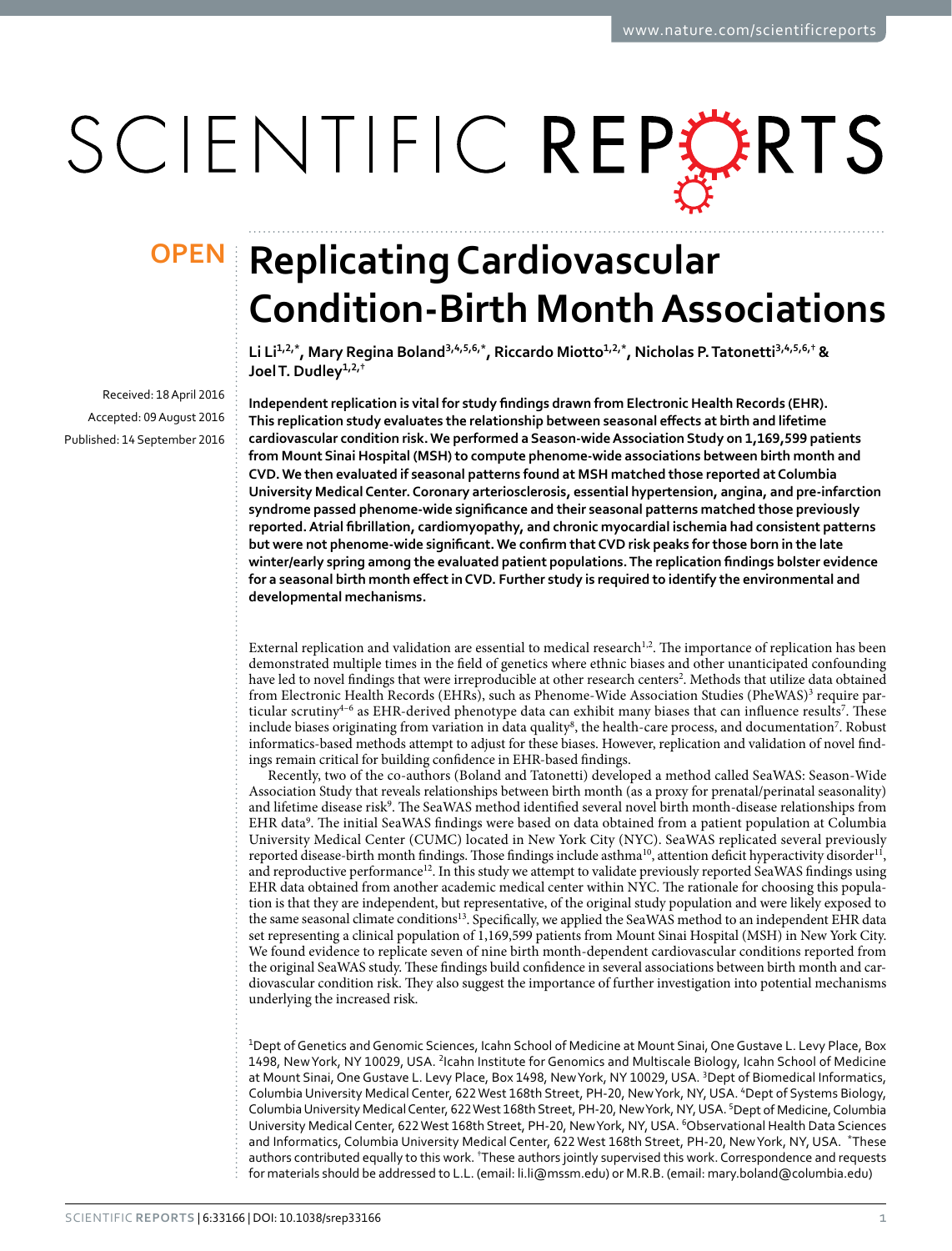<span id="page-1-0"></span>

| Demographic                             | CUMC $N$ $(\%)$ ,<br>$N = 1,749,400$ | Mt Sinai M (%),<br>$M = 1,169,599$                  | P     |  |
|-----------------------------------------|--------------------------------------|-----------------------------------------------------|-------|--|
| Sex <sup>1</sup>                        |                                      |                                                     | 1.000 |  |
| Female                                  | 956,465 (54.67%)                     | 678,717 (58.03%)                                    |       |  |
| Male                                    | 791,534 (45.25%)                     | 490,600 (41.95%)                                    |       |  |
| Other/Unidentified                      | 1,401 (0.08%)                        | 282 (0.02%)                                         |       |  |
| Race                                    |                                      |                                                     | 0.603 |  |
| White                                   | 665,366 (38.03%)                     | 424,803 (36.32%)                                    |       |  |
| Other <sup>1</sup>                      | 456,185 (26.08%)                     | 165,423 (14.14%)                                    |       |  |
| Unidentified/Unknown                    | 386, 533 (22.10%)                    | 256,819 (21.96%)                                    |       |  |
| Black                                   | 189,123 (10.81%)                     | 166,950 (14.27%)                                    |       |  |
| Declined                                | 29,747 (1.70%)                       | NA                                                  |       |  |
| Asian                                   | 20,746 (1.19%)                       | 45,596 (3.90%)                                      |       |  |
| Native American/Indian                  | 1,511 (0.09%)                        | 2,447 (0.21%)                                       |       |  |
| Pacific Islander                        | 189 (0.01%)                          | 1,094 (0.09%)                                       |       |  |
| Hispanic/Latino                         | NA                                   | 106,467 (9.10%)                                     |       |  |
| Ethnicity                               |                                      |                                                     | 0.656 |  |
| Non-Hispanic                            | 590,386 (33.75%)                     | 761,535 (65.11%)                                    |       |  |
| Unidentified                            | 458,071 (26.18%)                     | 208,899 (17.86%)                                    |       |  |
| Hispanic                                | 361,123 (20.64%)                     | 199,165 (17.03%)                                    |       |  |
| Declined                                | 339,820 (19.42%)                     | NA                                                  |       |  |
| <b>Other Attributes</b>                 |                                      | Median (1 <sup>st</sup> , 3 <sup>rd</sup> Quartile) |       |  |
| Total SNOMED-CT codes per<br>patient    | 6(1, 32)                             | 7(3, 22)                                            |       |  |
| Distinct SNOMED-CT codes per<br>patient | 3(1, 8)                              | 5(2, 10)                                            |       |  |
| Age (year of service – year of birth)   | 38 (22, 58)                          | $53*(36,66)$                                        |       |  |
| <b>Treatment Year Range</b>             | 1985-2013                            | 1979-2015                                           |       |  |

**Table 1. Demographics of Patients Included in SeaWAS: CUMC and Mt Sinai.** <sup>1</sup> Other (includes Hispanics not otherwise identified). \* Computed in days, age in years=age in days/365.25.

### **Methods**

**Population.** To perform a proper replication study, we sought to follow the original SeaWAS study as closely as possible<sup>[9](#page-5-6)</sup>. We used electronic medical record data from Mount Sinai Hospital (MSH) located in NYC. Both CUMC and MSH are urban medical centers located in NYC and we expect they both would be subject to similar climate condition[s13](#page-5-10). EHR data at MSH is represented using a different schema and data module than was used in the original SeaWAS study at CUMC. Therefore we mapped the locally obtained International Classification of Diseases, version 9 (ICD-9) codes used at MSH to the Systemized Nomenclature for Medicine-Clinical Terms (SNOMED-CT) using the mapping table from the CDM v.[414.](#page-5-11) Approval for this study was obtained from the Institutional Review Board at MSH.

We extracted all individuals born between 1926 and 2000 inclusive (1,169,599 patients) who were treated at MSH (between 1979–2015), demographics given in [Table 1](#page-1-0). The median age of the MSH population was 53 years (interquartile range, IQR: 36–66), which skews older than the original CUMC population (median = 38 years, IQR: 22–58). Race and ethnicity demographics are represented differently between the MSH and CUMC datasets. At MSH, Hispanic could be reported as a race or an ethnicity or both ([Table 1](#page-1-0)). Differences in the way that race and ethnicity are collected can result in some differences<sup>15</sup>. Overall sex, race, and ethnicity distributions did not differ significantly between the two institutions ( $p > 0.05$ , [Table 1\)](#page-1-0).

**Replicating Cardiovascular Condition – Birth Month Associations.** We are especially interested in cardiovascular condition – birth month associations because they represent the novel findings from the original SeaWAS study<sup>9</sup>. Also at both institutions (CUMC and MSH) essential hypertension (associated with birth month at CUMC) was the most prevalent disease, signifying the clinical importance of this association. Therefore, we selected only circulatory system conditions (as defined using the ICD-9 codes) that were present in both the MSH and CUMC datasets (i.e., having at least 1000 patients at both MSH and CUMC). This represented a set of 108 conditions.

We modified the SeaWAS algorithm obtained from the public domain (code available here: [https://github.](https://github.com/maryreginaboland/SeaWAS) [com/maryreginaboland/SeaWAS](https://github.com/maryreginaboland/SeaWAS)) to fit the database schema of MSH. We first performed a phenome-wide exploration of all birth month – disease associations for conditions with at least 1000 patients (1433 conditions). We employed the Benjamini-Hochberg method to correct for multiple hypotheses and control for the false discovery rate  $(FDR)^{16}$  similar to the original study.

Next, we performed a post-hoc analysis, using Pearson's correlation, to compare the birth month - disease risk curves between the two institutions (CUMC, MSH). We assess statistical significance by comparing the actual correlation between the two institutions to an empirically derived null distribution. We generated empirical null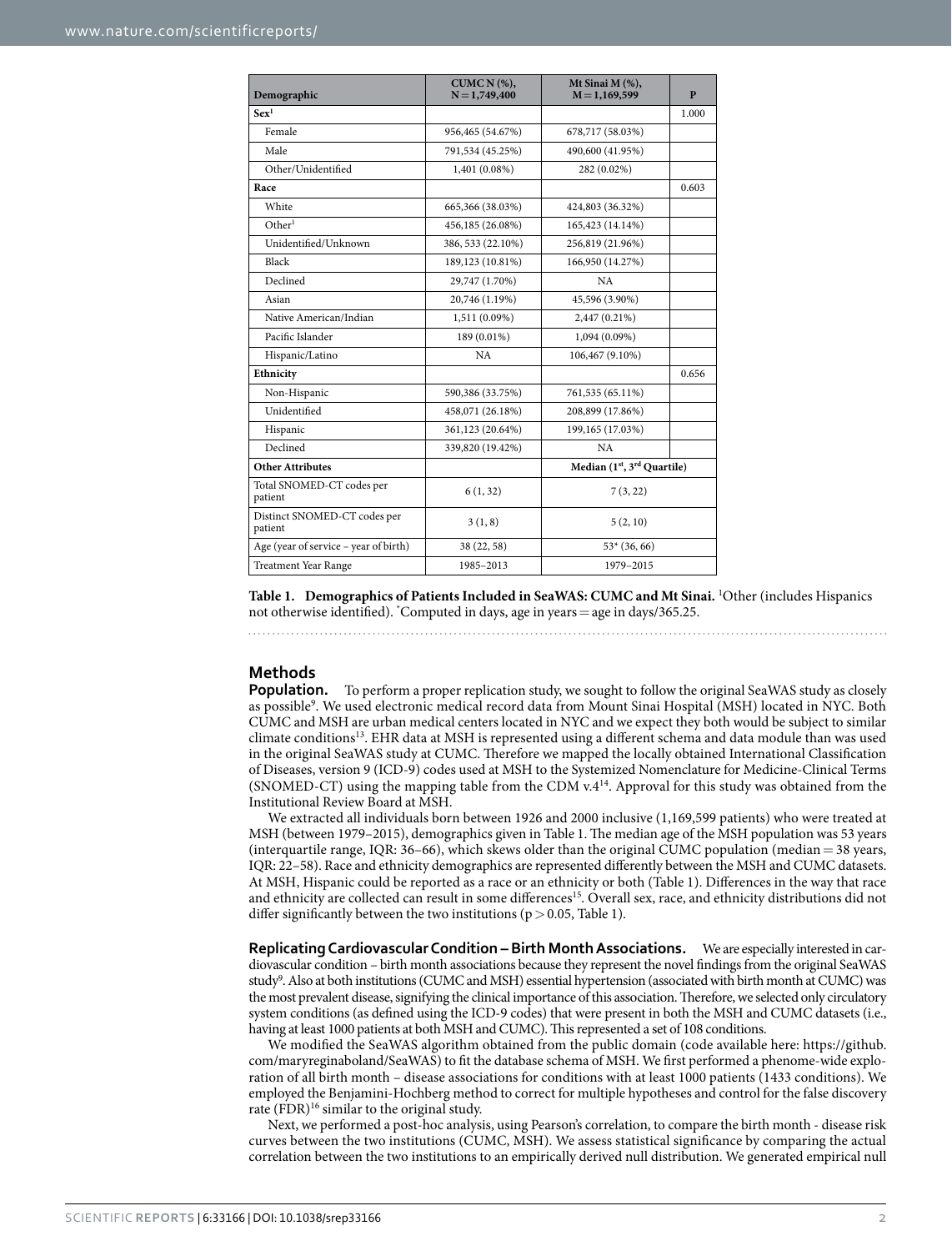

<span id="page-2-0"></span>

<span id="page-2-1"></span>

|                                |                       | <b>Birth Month</b><br>Risk - MSH |                | <b>Birth Month</b><br><b>Risk - CUMC</b> |      | <b>MSH</b>    | <b>CUMC</b>   | <b>MSH</b>             | <b>CUMC</b>           | Pearson Corr. |
|--------------------------------|-----------------------|----------------------------------|----------------|------------------------------------------|------|---------------|---------------|------------------------|-----------------------|---------------|
| Condition                      | <b>Condition Type</b> | Low                              | High           | Low                                      | High | <b>Max RR</b> | <b>Max RR</b> | $P*$                   | $P*$                  | $P^{**}$      |
| Atrial fibrillation            | Symptom               | 11                               | $\overline{c}$ | 9                                        | 3    | 1.050         | 1.056         | 0.226                  | $2.1 \times 10^{-10}$ | 0.007         |
| Coronary arteriosclerosis      | <b>Disease</b>        | 9                                |                | 9                                        | 4    | 1.070         | 1.039         | $2.46 \times 10^{-15}$ | $3.1 \times 10^{-8}$  | < 0.001       |
| <b>Essential hypertension</b>  | Symptom               | 10                               |                | 9                                        |      | 1.029         | 1.020         | 0.003                  | $1.3 \times 10^{-5}$  | 0.005         |
| Congestive cardiac failure     | State                 | 11                               | 8              | 9                                        |      | 1.042         | 1.030         | 0.760                  | $2.2 \times 10^{-4}$  | 0.222         |
| Angina                         | Symptom               | 9                                |                | 9                                        | 4    | 1.091         | 1.070         | 0.002                  | $6.5 \times 10^{-4}$  | 0.003         |
| Cardiomyopathy                 | Disease               | 11                               | 8              | 9                                        |      | 1.045         | 1.064         | 0.760                  | $8.6\times10^{-3}$    | 0.030         |
| Chronic myocardial<br>ischemia | Event                 | 11                               | $\overline{c}$ | 9                                        | 4    | 1.069         | 1.084         | 0.834                  | 0.022                 | 0.031         |
| Mitral valve disorder          | Disease               | 9                                | 7              | 12                                       | 3    | 1.057         | 1.063         | 0.562                  | 0.024                 | 0.445         |
| Pre-infarction syndrome        | Symptom               | 9                                |                | 10                                       | 6    | 1.058         | 1.051         | 0.022                  | 0.036                 | 0.036         |

**Table 2. Replication Results for Circulatory System Conditions Between MSH and CUMC: Phenome-Wide P-values and Pearson Correlation P-values.** \* Phenome-Wide P-value, FDR adjusted (1688 conditions for CUMC, 1433 for Mt. Sinai). \*\*Empirically Derived P-value Using Random Permutations of Mt Sinai's birth month distribution. Bold indicates phenome-wide significance was attained at both CUMC and Mt. Sinai.

distributions for each condition by randomizing the birth month–disease risk curve from MSH. We then computed the Pearson correlation for the random curve and CUMC's birth month-disease risk curve. We repeated this procedure 1000 times producing 1000 random correlation results. We determined the empirically derived p-value as the proportion of random correlations greater than the actual correlation between true MSH data and true CUMC data divided by 1000. If this value is zero then the p-value is reported as " $p < 0.001$ ."

To place our findings in the context of biological mechanisms deemed important in birth month associations, we obtained peak flu season data obtained from the Centers for Disease Prevention and Control (CDC) data on flu activity from 1982–83 through 2013–14[17.](#page-5-14) We also compared the serum vitamin D levels reported in Meier *et al.* 2004[18](#page-5-15).

### **Results**

**Phenome-Wide SeaWAS Results at MSH.** We used SeaWAS to mine birth month associations at MSH for all 1433 conditions with at least 1000 individuals born between 1926 and 2000, inclusive. We applied multiplicity correction using FDR to adjust the p-values. We limited our analysis to only the circulatory system conditions (as defined by the ICD-9 codes) that were found in both datasets, allowing us to compare the patterns of birth month-disease risk between the two institutions. SeaWAS-CUMC analysis found 9 circulatory system conditions were associated with birth month at an FDR threshold of 0.05 computed phenome-wide (1433 conditions) [\(Fig. 1](#page-2-0)). Four of the circulatory disease associations were also found to be significant phenome-wide at MSH, namely, Coronary arteriosclerosis, Essential hypertension, Angina, and Pre-infarction syndrome.

#### **Pattern Analysis of Circulatory System Disease Risk – Birth Month Curves: MSH and CUMC.**

We performed pattern analysis of the birth month – disease risk curves for the circulatory system conditions between MSH and CUMC (set of 108 conditions). This was done to ascertain whether or not the birth month – disease relationship was the same between the two institutions. We found that seven of nine CUMC findings had significantly similar patterns at MSH [\(Table 2\)](#page-2-1). More detailed information on all 108 conditions can be found in the Supplemental File 1. The ICD-9 codes corresponding to each of the nine conditions in [Table 2](#page-2-1) are given in Supplemental File 2. In [Fig. 2,](#page-3-0) we show the seasonal risk patterns at birth obtained from MSH and CUMC for all nine circulatory system conditions. Four of these nine circulatory system conditions were also significant at the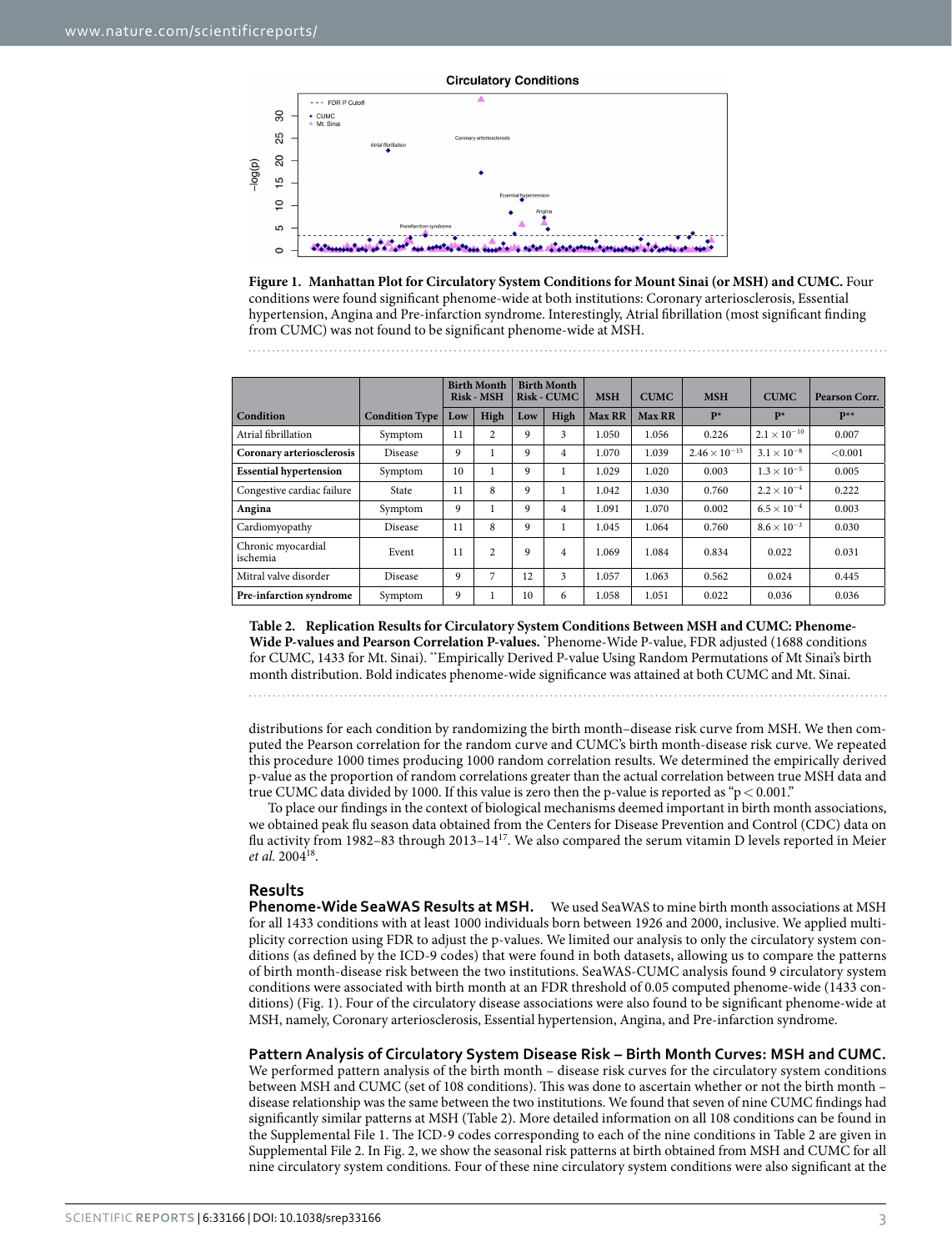

<span id="page-3-0"></span>**Figure 2. Cardiovascular Condition Risk vs. Birth Month Results from CUMC and MSH.** (**A**) shows results from all nine cardiovascular conditions from both MSH (red line) and CUMC (blue line). Seven of nine cardiovascular conditions were correlated at a statistically significant level with MSH data (i.e., the birth month – condition patterns were correlated) using Pearson's correlation. A significant pattern across the two institutions indicates that the birth month – condition relationship is the same. (**B**) shows the most correlated result between MSH and CUMC was coronary arteriosclerosis (r=0.83, p<0.001). (**C**) shows the comparison with the peak flu season month using CDC data on flu activity from 1982–83 through 2013–14 (URL: [http://](http://www.cdc.gov/flu/about/season/flu-season.htm) [www.cdc.gov/flu/about/season/flu-season.htm](http://www.cdc.gov/flu/about/season/flu-season.htm)). We also compared the serum vitamin D levels reported in Meier *et al.*<sup>[18](#page-5-15)</sup> in (**D**). We found that birth months that are also months with high serum vitamin D (Jul–Oct.) were ideal for lower coronary arteriosclerosis risk. Additionally, birth months with a high flu burden (Jan– Mar.) were high-risk birth months for coronary arteriosclerosis. This does not indicate that being born in flu season causes coronary arteriosclerosis later in life nor does it indicate that being born in a high vitamin D season lowers risk of coronary arteriosclerosis. These findings merely show support for proposed biological mechanisms, which require further validation from biologists.

phenome-wide level at MSH. Two associations, congestive cardiac failure and mitral valve disorder, did not have statistically significant patterns.

We overlaid data on seasonal variation in vitamin D levels and flu diagnosis levels to identify trends that could imply a biological rationale for observed cardiovascular – birth month association patterns. [Figure 2D](#page-3-0) shows the seasonal variation in vitamin D levels<sup>18</sup> along with the birth month – coronary arteriosclerosis risk curves from MSH and CUMC. Low vitamin D months correspond to high coronary arteriosclerosis risk birth months ([Fig. 2B](#page-3-0)). In [Fig. 2C](#page-3-0), we also included data from the CDC ([http://www.cdc.gov/flu/about/season/flu-season.htm\)](http://www.cdc.gov/flu/about/season/flu-season.htm) containing the number of times each month was the peak month for a given flu season. This data was aggregated from 1982–83 through 2013–1[417.](#page-5-14)

### **Discussion**

Replication of novel research findings is critical to biomedical research<sup>[1](#page-5-0),2</sup>. Findings derived from EHRs are par-ticularly important to replicate due to inherent biases present in EHR data<sup>[4](#page-5-3),[5,](#page-5-16)[7,](#page-5-4)8</sup>. For these reasons, we performed a phenome-wide SeaWAS using data from MSH to replicate previously reported associations between birth month and cardiovascular condition risk<sup>9</sup>. MSH is an ideal replication site as it shares climate and geography with the original site (CUMC)<sup>[13](#page-5-10)</sup>. Seven of nine circulatory system conditions identified in the original SeaWAS-CUMC study had significantly correlated birth month – disease risk patterns. Additionally, four of these were significant at the phenome-wide level at MSH ([Table 2](#page-2-1)).

**Replication of Main Cardiovascular Condition Findings Between MSH and CUMC Results.**

Coronary arteriosclerosis, essential hypertension, angina and pre-infarction syndrome were all significantly associated with birth month at the phenome-wide level at both MSH (after adjusting for 1433 tests) and CUMC (after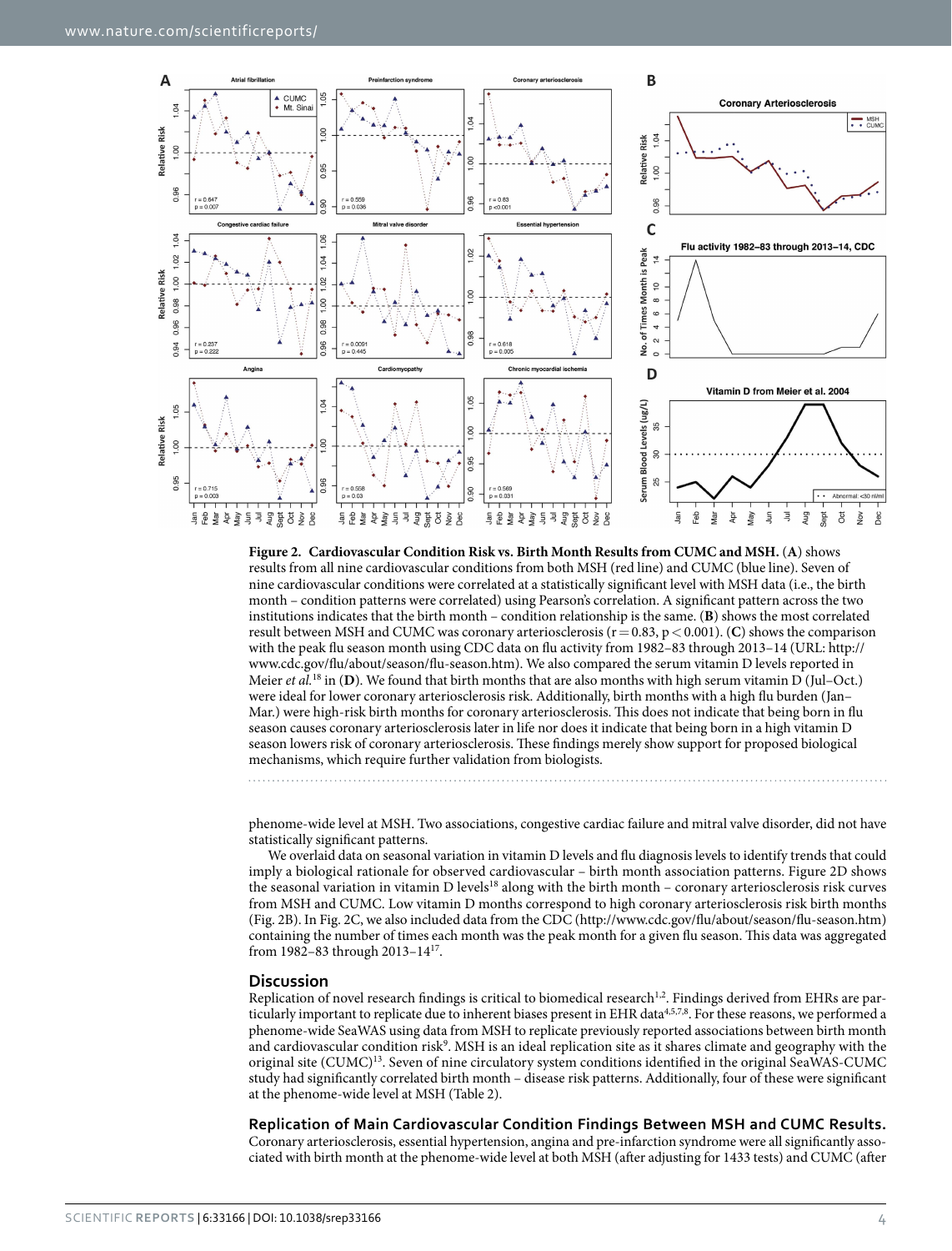adjusting for 1688 tests). Their seasonal patterns were also significantly correlated ([Table 2,](#page-2-1) [Fig. 2](#page-3-0)) supporting the connection between these conditions and birth month. While the patterns were highly correlated, in some instances the birth month with the max Relative Risk (RR) differed between the two institutions. For example, angina and coronary arteriosclerosis both experienced maximum RR's in April using CUMC data versus January for the MSH data. However, the patterns for both of these conditions were highly correlated (coronary arteriosclerosis,  $r = 0.830$ ; angina,  $r = 0.715$ ). This underscores the importance of analyzing the entire pattern [\(Fig. 2](#page-3-0)) versus merely selecting maximum or minimum birth months to avoid misleading results.

Three conditions, atrial fibrillation, cardiomyopathy, and chronic myocardial ischemia, were significantly correlated between CUMC and MSH but were not significantly associated with birth month at the phenome-wide level at MSH. These conditions could be associated with birth month through their common comorbidities, namely essential hypertension, angina, coronary arteriosclerosis and pre-infarction syndrome<sup>19</sup>. However, it could also be the effect of sample size between the two institutions and the effects of stringent phenome-wide p-value adjustment. Many of these conditions had lower maximum RRs at MSH. For example, chronic myocardial ischemia had a maximum RR of 1.069 (0.973, 1.174) at MSH vs. 1.084 (1.011, 1.162) at CUMC. The significant correlation of the patterns between the two institutions supports the hypothesis of an underlying birth month effect for these conditions.

There are several additional reasons why results from CUMC and MSH may differ. Firstly, many of these circulatory system conditions are comorbid with one another (e.g., atrial fibrillation often occurs with other conditions such as essential hypertension)<sup>19</sup>. Conditions that replicated across institutions were 'core' heart conditions, such as essential hypertension, that often occur in the presence of other cardiac ailments<sup>20</sup>. These conditions may actually be driving the disease risk – birth month association. If this is the case, then they remain significant across institutions (provided the climate is the same). While both hospitals are located in NYC, they may serve patients with different socioeconomic demographics. These differences could play a role in the accessibility of certain healthcare options. Importantly, in spite of these issues, seven of nine CUMC circulatory system findings had statistically significant patterns at MSH<sup>9</sup>.

**Underlying Biological Mechanisms for Birth Month - Cardiovascular Condition Risk: Learning from Both MSH and CUMC.** Several mechanisms have been proposed previously that could explain the relationship between cardiovascular conditions and birth month[9](#page-5-6) . Vitamin D deficiency is known to increase cardiovascular disease risk, this is especially true for patients who already have essential hypertension<sup>21</sup>. Furthermore, vitamin D levels have been shown to vary seasonally in women<sup>18</sup>. Vitamin D levels in babies also depends on maternal vitamin D<sup>22</sup>. Another hypothesis to explain cardiovascular – birth month relationships is maternal flu infection. Researchers found that children born to survivors of the H1N1 1918 subtype had a >20% excess risk of cardiovascular disease later in life[23.](#page-5-21) Maternal infection tends to be higher in the winter months (January–March) therefore this could contribute to increased risk among children born in those months.

[Figure 2](#page-3-0) shows that low vitamin D months correspond to high coronary arteriosclerosis risk birth months. However when vitamin D is low ([Fig. 2D](#page-3-0)), the risk for flu infection is also high [\(Fig. 2C\)](#page-3-0). It is unclear which mechanism (maternal flu infection and vitamin D) is potentially responsible for the birth month association. It could also be a combination of both mechanisms. Flu infection is high during the birth months with the highest risk, but vitamin D levels are also at their lowest during this same period [\(Fig. 2C,D\)](#page-3-0). Also vitamin D plays a role in immune response<sup>24[,25](#page-5-23)</sup>, which could indicate that peak flu season and low vitamin D occur together for a mechanistic reason (and are not independent of each other). Our confirmation of a link between cardiovascular conditions and birth month across two institutions – MSH and CUMC – in the same climate  $(NTC)^{13}$  supports the hypothesis that a biological mechanism tied to climate and seasonality can explain this increase in disease risk. Further research may elucidate whether vitamin D or flu infection, or a combination of the two, is contributing to the increase of cardiovascular condition risk by birth month.

**Limitations.** A limitation of our approach includes the exclusive use of diagnosis codes collected during the clinical encounter and recorded in EHRs. Therefore, we know that these patients were diagnosed with a cardiovascular condition, but they may not necessarily have had cardiovascular disease. We used only diagnosis codes in order to properly validate the original results presented in Boland *et al.*[9](#page-5-6) . Nine cardiovascular condition – birth month relationships were identified as significant in Boland *et al.*<sup>[9](#page-5-6)</sup>. Only three of these nine conditions were diseases (Cardiomyopathy, Coronary Arteriosclerosis, and Mitral valve disorder), four were symptoms (Essential hypertension, Angina, Pre-infarction syndrome, Atrial fibrillation), one was indicative of an event (Chronic myocardial ischemia) and one was indicative of the patient state (Congestive cardiac failure). Importantly, we validated seven of nine cardiovascular conditions at MSH.

The condition most correlated between MSH and CUMC was coronary arteriosclerosis [\(Fig. 2B\)](#page-3-0), which is a diagnosis for Coronary Artery Disease ( $r = 0.83$ ,  $p < 0.001$ ). Two conditions that failed to replicate were heart failure-related. Mitral valve disorder is a disease that can lead to heart failure and congestive cardiac failure is a diagnosis of the patient state indicating heart failure. We found that the conditions that validated across both sites were indicative of Coronary Artery Disease (coronary arteriosclerosis, chronic myocardial ischemia) and not heart failure.

#### **Conclusion**

In this replication study, we study the cardiovascular condition – birth month relationship at another institution (MSH) with the same climate and urban setting as CUMC (both located in NYC). We found that seven of nine cardiovascular conditions associated with birth month at CUMC were also significantly correlated with the patterns revealed at MSH. These findings support the relationship between risk for cardiovascular conditions and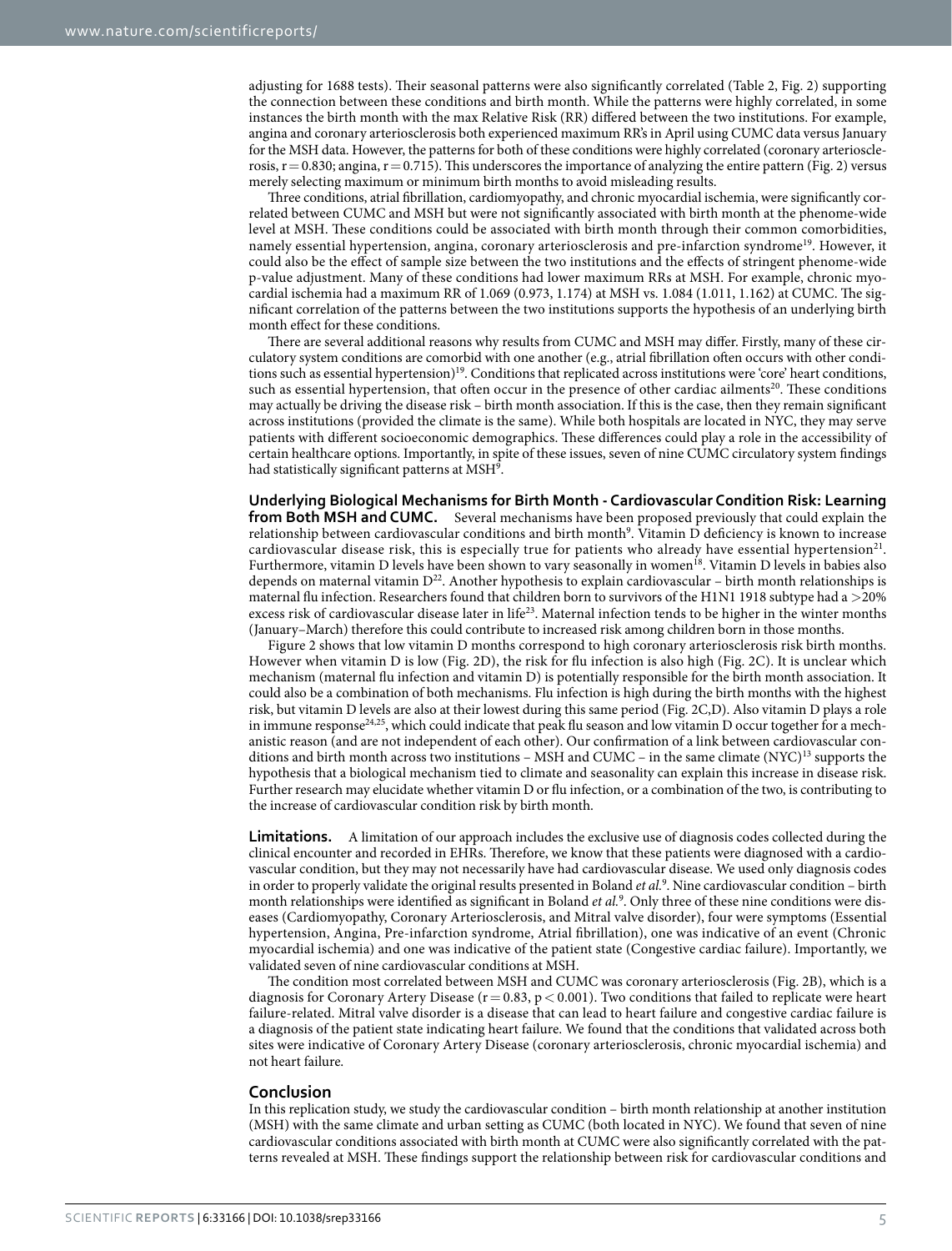birth month. We describe two leading putative mechanisms behind this relationship: maternal infection and low vitamin D levels. We also discuss the possibility of a combined mechanism (vitamin D is also involved in immune response) underlying the disease – birth month observations. Further study is required to identify the particular environmental and developmental mechanisms driving the observed associations.

#### **References**

- <span id="page-5-0"></span>1. Ioannidis, J. P. *et al.* Increasing value and reducing waste in research design, conduct, and analysis. *Lancet* **383,** 166–175, doi: 10.1016/S0140-6736(13)62227-8 (2014).
- <span id="page-5-1"></span>2. Ioannidis, J. P., Ntzani, E. E., Trikalinos, T. A. & Contopoulos-Ioannidis, D. G. Replication validity of genetic association studies. *Nature genetics* **29,** 306–309, doi: 10.1038/ng749 (2001).
- <span id="page-5-2"></span>3. Denny, J. C. *et al.* PheWAS: demonstrating the feasibility of a phenome-wide scan to discover gene-disease associations. *Bioinformatics* **26,** 1205–1210, doi: 10.1093/bioinformatics/btq126 (2010).
- <span id="page-5-3"></span>4. Gottesman, O. *et al.* The Electronic Medical Records and Genomics (eMERGE) Network: past, present, and future. *Genetics in medicine: official journal of the American College of Medical Genetics* **15,** 761–771, doi: 10.1038/gim.2013.72 (2013).
- <span id="page-5-16"></span>5. Crawford, D. C. *et al.* eMERGEing progress in genomics-the first seven years. *Frontiers in genetics* **5,** 184, doi: 10.3389/ fgene.2014.00184 (2014).
- 6. Carroll, R. J. *et al.* Portability of an algorithm to identify rheumatoid arthritis in electronic health records. *Journal of the American Medical Informatics Association* **19,** e162–e169 (2012).
- <span id="page-5-4"></span>7. Boland, M. R., Hripcsak, G., Shen, Y., Chung, W. K. & Weng, C. Defining a comprehensive verotype using electronic health records for personalized medicine. *Journal of the American Medical Informatics Association: JAMIA* **20,** e232–e238, doi: 10.1136/ amiajnl-2013-001932 (2013).
- <span id="page-5-5"></span>8. Weiskopf, N. G. & Weng, C. Methods and dimensions of electronic health record data quality assessment: enabling reuse for clinical research. *Journal of the American Medical Informatics Association: JAMIA* **20,** 144–151, doi: 10.1136/amiajnl-2011-000681 (2013).
- <span id="page-5-6"></span>9. Boland, M. R., Shahn, Z., Madigan, D., Hripcsak, G. & Tatonetti, N. P. Birth month affects lifetime disease risk: a phenome-wide method. *Journal of the American Medical Informatics Association: JAMIA* **22,** 1042–1053, doi: 10.1093/jamia/ocv046 (2015).
- <span id="page-5-7"></span>10. Korsgaard, J. & Dahl, R. Sensitivity to house dust mite and grass pollen in adults. Influence of the month of birth. *Clinical allergy* **13,** 529–535 (1983).
- <span id="page-5-8"></span>11. Halldner, L. *et al.* Relative immaturity and ADHD: findings from nationwide registers, parent- and self-reports. *Journal of child psychology and psychiatry, and allied disciplines* **55,** 897–904, doi: 10.1111/jcpp.12229 (2014).
- <span id="page-5-9"></span>12. Huber, S., Fieder, M., Wallner, B., Moser, G. & Arnold, W. Brief communication: birth month influences reproductive performance in contemporary women. *Human reproduction* **19,** 1081–1082, doi: 10.1093/humrep/deh247 (2004).
- <span id="page-5-10"></span>13. Boland, M. R., Hripcsak, G., Ryan, P. & Tatonetti, N. P. A Climate-Wide Journey to Explore Mechanisms Underlying Birth Month-Disease Risk Associations: A Call for Collaboration.
- <span id="page-5-11"></span>14. Overhage, J. M., Ryan, P. B., Reich, C. G., Hartzema, A. G. & Stang, P. E. Validation of a common data model for active safety surveillance research. *Journal of the American Medical Informatics Association: JAMIA* **19,** 54–60, doi: 10.1136/amiajnl-2011-000376 (2012).
- <span id="page-5-12"></span>15. Polubriaginof, F., Boland, M. R., Perotte, A. & Vawdrey, D. Quality of Race and Ethnicity Data in Electronic Health Records. *AMIA Translational Informatics Joint Summits.* In Press (2016).
- <span id="page-5-13"></span>16. Benjamini, Y. & Hochberg, Y. Controlling the false discovery rate: a practical and powerful approach to multiple testing. *Journal of the Royal Statistical Society*. *Series B (Methodological)*, 289–300 (1995).
- <span id="page-5-14"></span>17. CDC. The Flu Season. <http://www.cdc.gov/flu/about/season/flu-season.htm> (2014).
- <span id="page-5-15"></span>18. Meier, C., Woitge, H. W., Witte, K., Lemmer, B. & Seibel, M. J. Supplementation with oral vitamin D3 and calcium during winter prevents seasonal bone loss: a randomized controlled open‐label prospective trial. *Journal of Bone and Mineral Research* **19,** 1221–1230 (2004).
- <span id="page-5-17"></span>19. Benjamin, E. J. *et al.* Impact of Atrial Fibrillation on the Risk of Death: The Framingham Heart Study. *Circulation* **98,** 946–952, doi: 10.1161/01.cir.98.10.946 (1998).
- <span id="page-5-18"></span>20. Blair, S. N., Kampert, J. B., Kohl, H. W. Iii *et al.* INfluences of cardiorespiratory fitness and other precursors on cardiovascular disease and all-cause mortality in men and women. *JAMA* **276,** 205–210, doi: 10.1001/jama.1996.03540030039029 (1996).
- <span id="page-5-19"></span>21. Lee, J. H., O'Keefe, J. H., Bell, D., Hensrud, D. D. & Holick, M. F. Vitamin D deficiency: an important, common, and easily treatable cardiovascular risk factor? *Journal of the American College of Cardiology* **52,** 1949–1956 (2008).
- <span id="page-5-20"></span>22. Lee, J. M. *et al.* Vitamin D deficiency in a healthy group of mothers and newborn infants. *Clinical Pediatrics* **46,** 42–44 (2007).
- <span id="page-5-21"></span>23. Mazumder, B., Almond, D., Park, K., Crimmins, E. M. & Finch, C. E. Lingering prenatal effects of the 1918 influenza pandemic on cardiovascular disease. *Journal of developmental origins of health and disease* **1,** 26–34 (2010).
- <span id="page-5-22"></span>24. Cantorna, M. T., Zhu, Y., Froicu, M. & Wittke, A. Vitamin D status, 1,25-dihydroxyvitamin D3, and the immune system. *The American Journal of Clinical Nutrition* **80,** 1717S–1720S (2004).
- <span id="page-5-23"></span>25. Mora, J. R., Iwata, M. & von Andrian, U. H. Vitamin effects on the immune system: vitamins A and D take centre stage. *Nat Rev Immunol* **8,** 685–698, doi: [http://www.nature.com/nri/journal/v8/n9/suppinfo/nri2378\\_S1.html](http://www.nature.com/nri/journal/v8/n9/suppinfo/nri2378_S1.html) (2008).

### **Acknowledgements**

MRB was supported by the National Library of Medicine training grant T15 LM00707. R01 GM107145 (NPT) also supported both MRB and NPT. This study was supported by funding from the NIDDK (R01DK098242) and NCI (U54CA189201) to JTD.

#### **Author Contributions**

Conceived and designed the experiments: M.R.B., L.L. and N.P.T. Performed the experiments: M.R.B., R.M. and L.L. Analyzed the data: M.R.B., R,M, and L.L. Contributed reagents/materials/analysis tools: M.R.B., L.L., R.M., J.T.D. and N.P.T. Wrote the paper: M.R.B. and L.L. Edited and approved the paper: M.R.B., L.L., R.M., J.D. and N.P.T.

### **Additional Information**

**Supplementary information** accompanies this paper at <http://www.nature.com/srep>

**Competing financial interests:** The authors declare no competing financial interests.

**How to cite this article**: Li, L. *et al.* Replicating Cardiovascular Condition-Birth Month Associations. *Sci. Rep.* **6**, 33166; doi: 10.1038/srep33166 (2016).